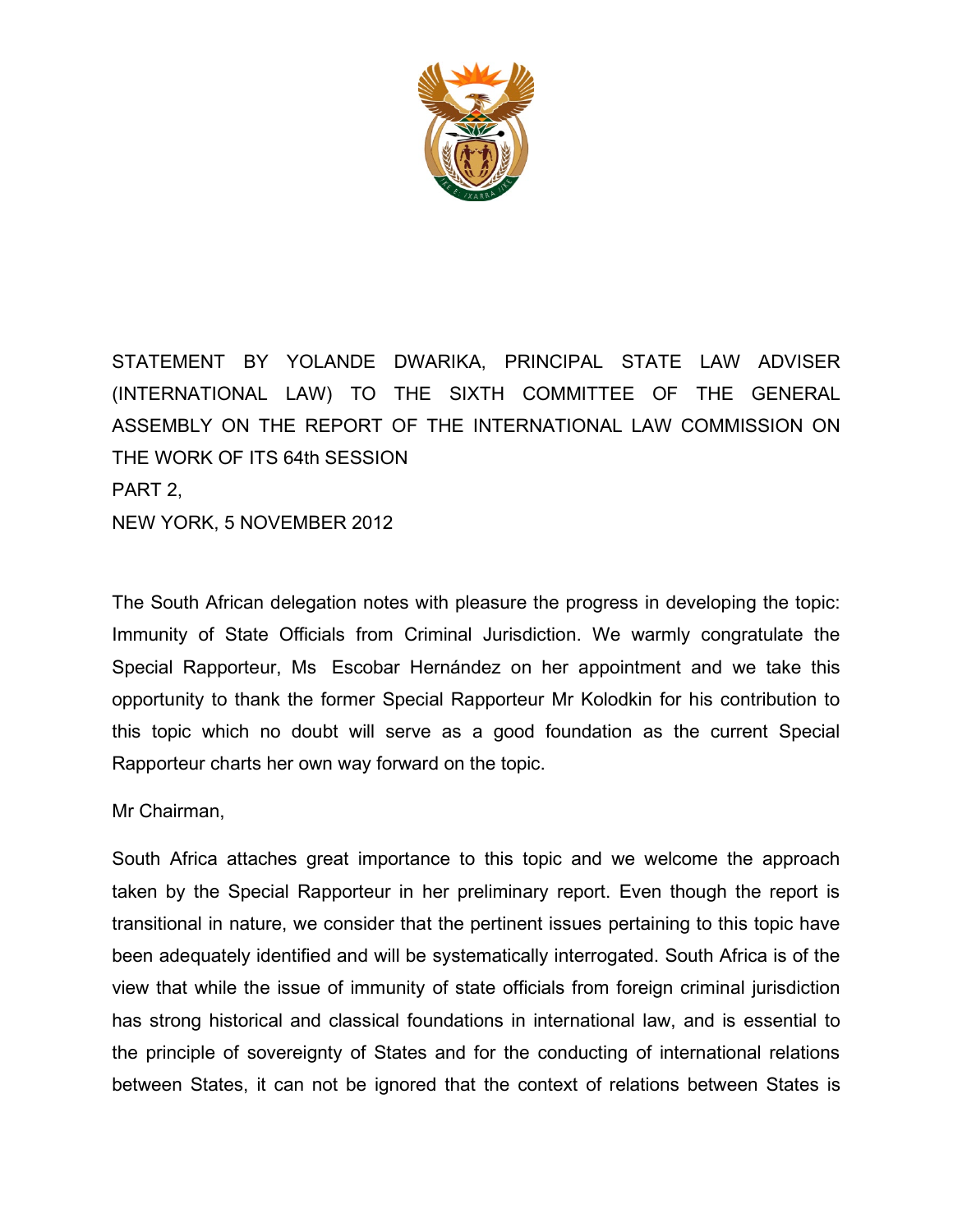evolving and dynamic. The establishment of the International Criminal Court, which seeks to bring an end to impunity is evidence of this reality. We are therefore convinced that the ILC must place sufficient emphasis of the progressive development of international law insofar as it relates to this topic and we would welcome a thorough analysis of the emerging trends pertaining to immunity, in light of contemporary international law.

#### Mr Chairman,

In 2009 South Africa raised important issues which we considered as vital to the development of this topic. We continue to hold the view that the scope of immunities, both immunity rationae materiae and immunity ratione personae would need deeper reflection and we are therefore pleased to see that this discussion is progressing. It is widely accepted that serving Heads of State and Government enjoy personal immunity, furthermore, the Arrest Warrant case has held that Foreign Ministers are also entitled to immunity ratione peronsae. We would benefit from clarification by the ILC on the scope and extent of the applicability of immunity ratione personae for the so called "Troika" and whether there are benefits to restrict its application to other officials.

The ILC has also sought specific information on whether the distinction between immunity ratione personae and immunity ratione materiae result in different legal consequences in domestic cases, further information will be provided to the ILC in this regard.

### Mr Chairman,

South Africa's domestic law like many other States, has already sought to balance important international law principles such as the fight against impunity and human rights with rules applicable to immunities through the Implementation of the Rome Statute Act of 2002. We have noted in International Court of Justice decision pertaining to Germany v Italy, that the Court stated that a State is not deprived of the immunity when it is accused of serious violations of international human rights, and that the Court was of the view that jus cogens norms and State immunity are not in conflict, since they have a different nature. However this related to immunity of the State and we would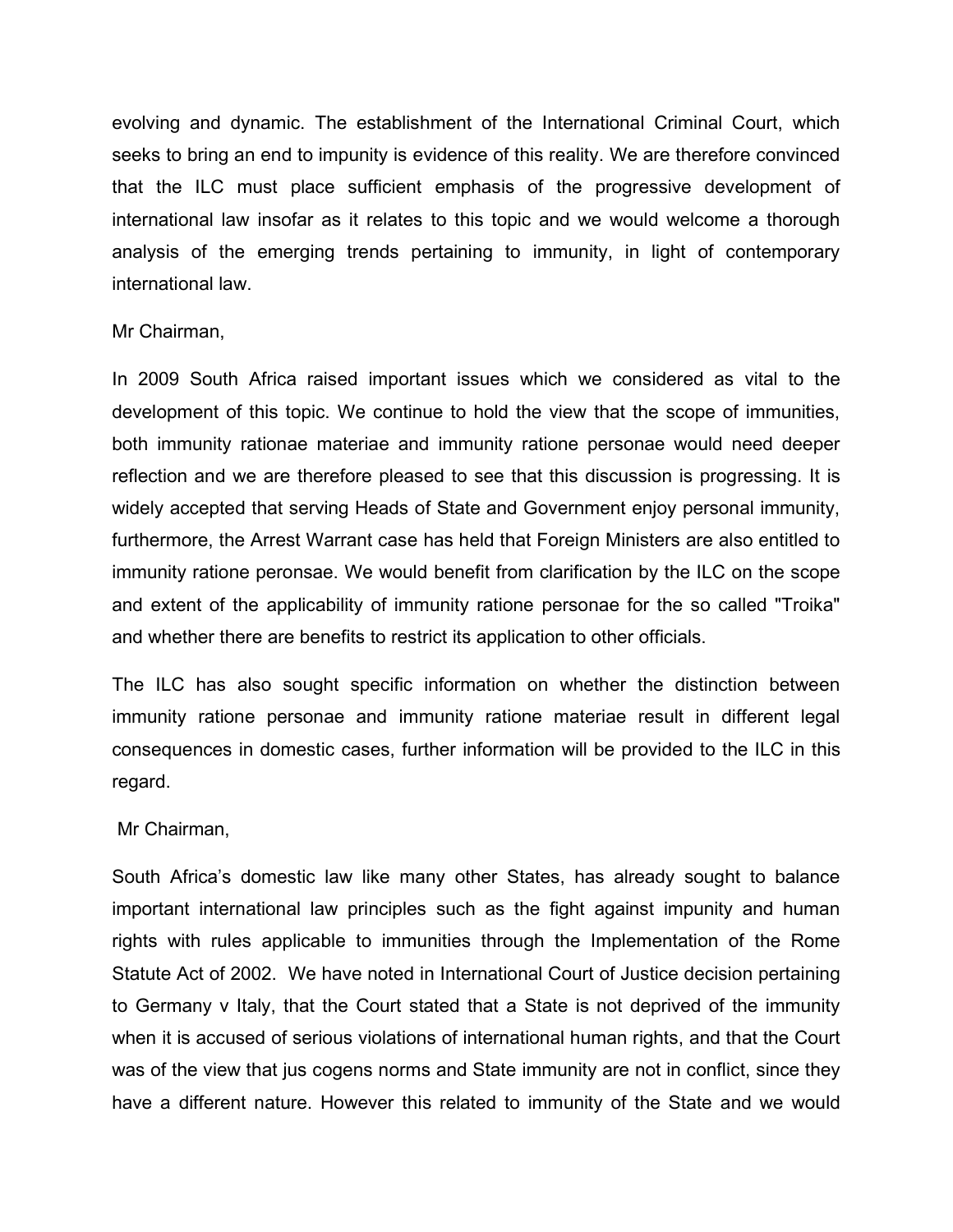encourage the ILC to further elaborate whether the commission of serious international crimes which bears individual criminal liability could result in exceptions to immunity. Since the scope of the topic is on individual criminal responsibility, we do encourage deeper reflection on the definition of an official act and whether there could in fact be exceptions to immunity ratione materia should the said act be contrary to *jus cogens* norms.

On the procedural aspects, we do believe that there is merit in dealing with both substantive and procedural elements, as demystifying some procedural aspects could contribute to the overall progress of the topic. In relation to procedure we would benefit from the ILC considering the relationship between the nature of certain serious crimes and the circumstances under which a State could be said to have implicitly waived immunity.

## Mr Chairman,

We are pleased with the approach taken by the Special Rapporteur and the time frames for producing draft articles, which we look forward to engaging in. At this stage we wish the Special Rapporteur success and commit to providing our full support for her work.

# **Provisional application of Treaties**

## Mr Chairman,

I will now turn to the topic, "provisional application of treaties". We welcome the decision of the ILC to undertake a study into the topic of Provisional Application of Treaties and we also congratulate Mr. Juan Manuel Gómez-Robledo on his appointment as the Special Rapporteur for this important topic.

# Mr Chairman,

We take note of the 2011 Recommendation of the Working Group on the Long Term Programme of Work of the ILC and the various possible interpretations of a clause in a treaty that provides for provisional application of the treaty. Having regard to the negotiating history of Article 25 of the Vienna Convention on the Law of Treaties, as well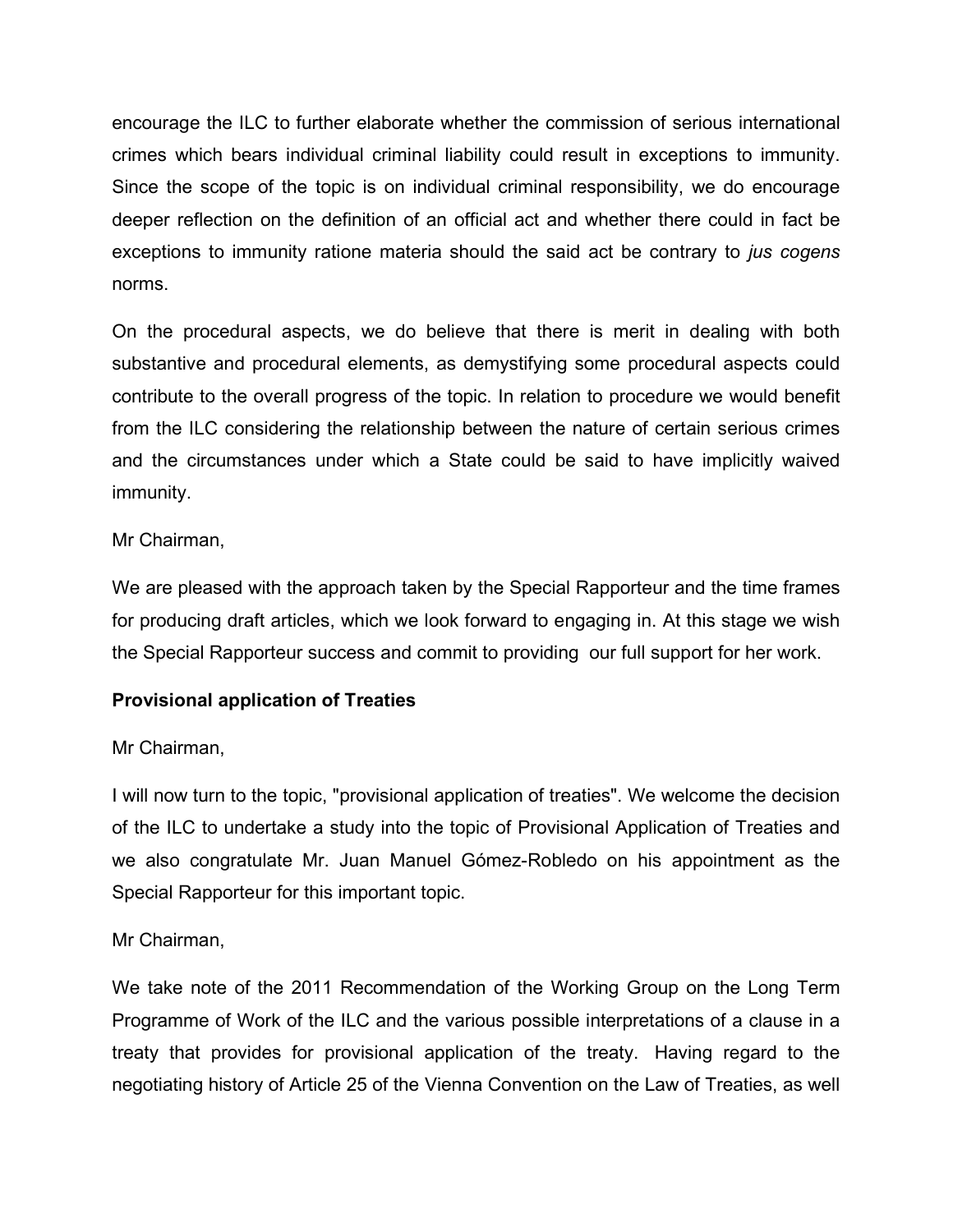as recent arbitral awards concerning provisional application, South Africa is of the opinion that the prevailing view should be that States who agree to provisionally apply a treaty, are bound to apply the relevant provisions of that treaty in the same way as if the treaty has entered into force, subject to the conditions provided in the particular provisional application clause.

The South African Constitution makes provision for two distinct procedures for the State to become bound to an international agreement. Which procedure to follow will depend on the nature of the international agreement. Agreements of a technical, administrative or executive nature, require Executive approval and bind the Republic of South Africa on signature. All other agreements agreements must be approved by parliament before it becomes binding on the Republic.

The provisional application of treaties and how it relates to domestic law, in particular where parliamentary approval is required before an international agreement would bind a State remains an important and much debated question.The challenge faced by many countries to conciliate provisional application of treaties with Constitutional requirements makes this study by the ILC relevant. The ILC's guidance concerning the legal meaning of provisional application, as well as the legal effect of termination of provisional application would greatly assist in determining the scope of obligations in terms of the treaties which apply provisionally.

# **Formation of Customary International Law**

We welcome the appointment of Sir Michael Wood as Special Rapporteur for the topic, "Formation of customary international law", and thank him for the comprehensive note on the topic. South Africa supports the Special Rapporteur's proposal to focus on the practical aspects of the topic rather than theory as well as the proposal that the outcome should be a set of conclusions or propositions with commentaries, for judges, government lawyers and practitioners. We also believe that such conclusions will be of practical usefulness especially for those who might not be experts in public international law.

Mr Chairman,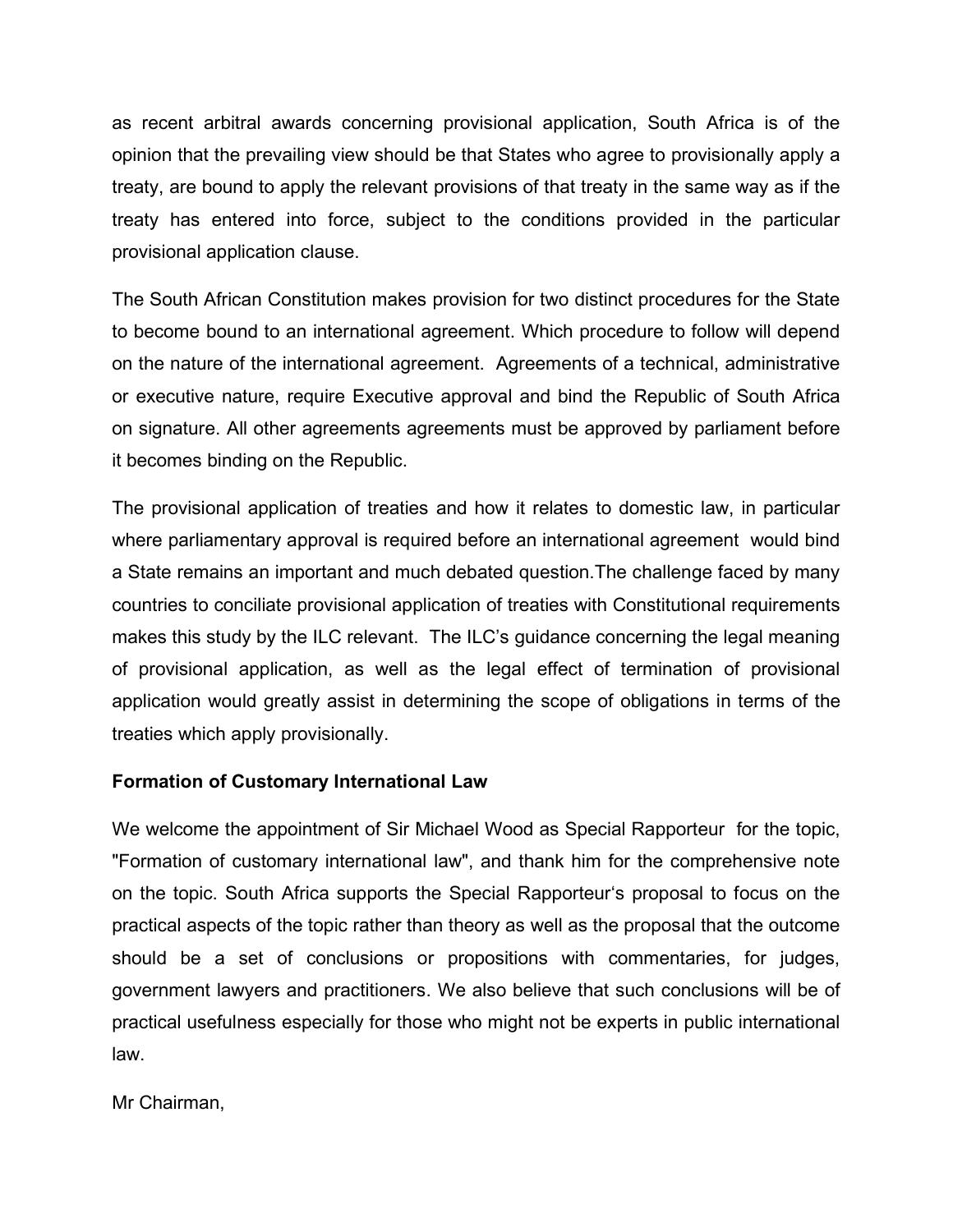We are mindful of the problems of inconsistency often associated with the formation of customary international law. Nonetheless, we are confident that the foundations of customary international law on the formation and evidence of customary international law remain valid and useful. Moreover, the flexibility associated with customary international law is a strength rather than weakness. We are thus not expecting the Commission's project to rewrite the rules of customary international law or produce a text comparable to a "Vienna Convention on Customary International Law".

### Mr Chairman,

The Republic of South Africa welcomes and supports the importance of this topic and agrees with the Special Rapporteur that there is a need to engage governments from the outset on whether there are any significant cases in national, regional or subregional courts that could shed light on the formation of customary international law.

The Republic of South Africa's Constitution is very clear that customary international law is automatically part of our own domestic legal system. This is reflected in section 232 of the Constitution which states that "*Customary international law is law in the Republic unless it is inconsistent with the Constitution or an Act of Parliament."* South African courts continue to grapple with the customary international law and all its intricacies and nuances. Important decisions by our Constitutional Court, for example, have relied on customary international law. These include the death penalty case, *S v Makwanyane as well as Kaunda v President of RSA* and several others.

The importance of customary international law in the South African law reinforces the need to produce practical guidelines. South Africa looks forward to Commission's work on this topic and will provide responses in writing to the Commission's question in order to the facilitate the consideration of this topic.

Mr Chairman,

## **The obligation to extradite or prosecute**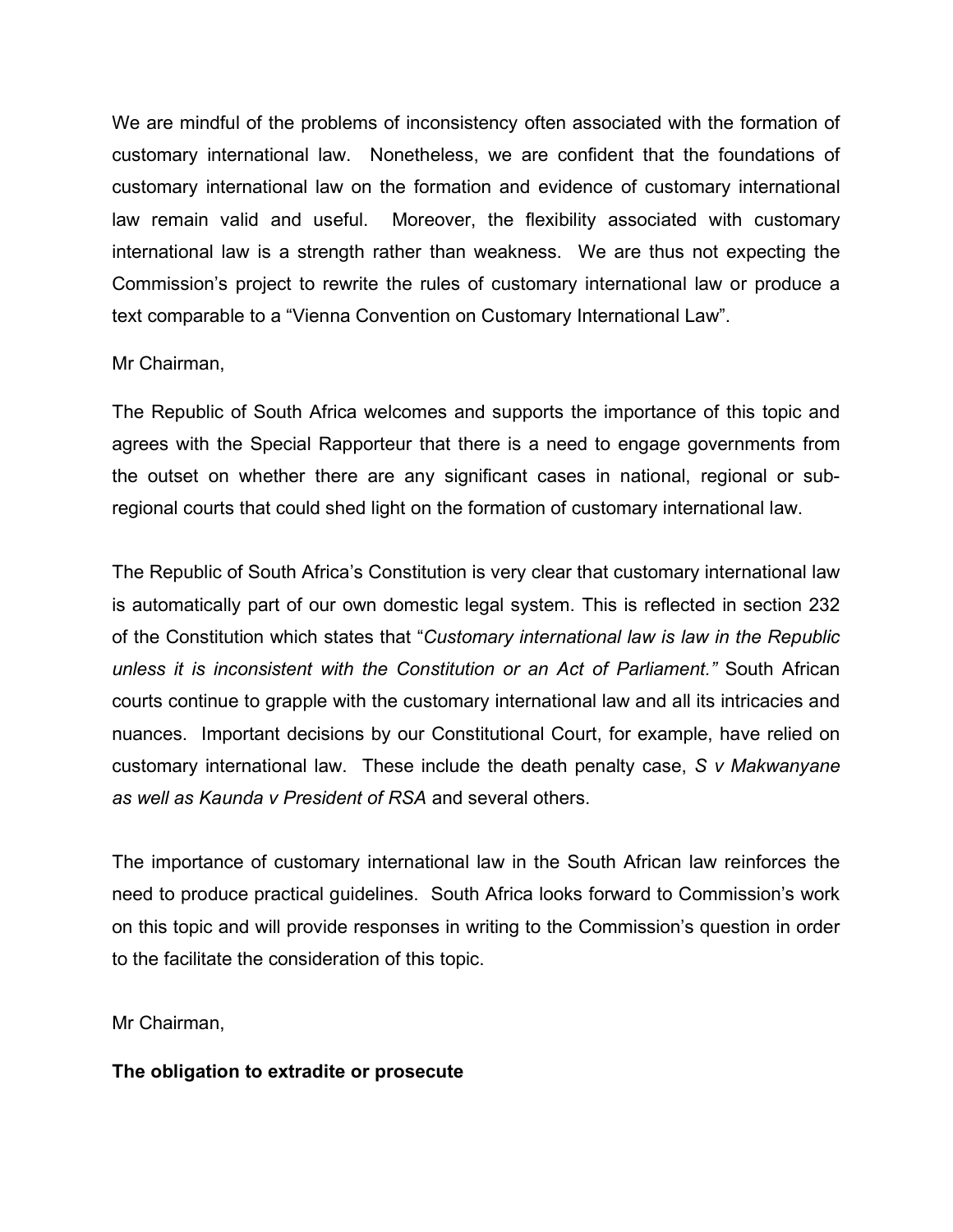This delegation wishes to thank the Working Group on the obligation to extradite or prosecute for the work done in connection with the topic. We wish to reiterate our position on the topic, that the obligation to extradite or prosecute is a single and composite obligation in which the obligation to extradite and the obligation to prosecute are inextricably linked.

In so far as the major issues facing the topic are concerned, our delegation is inclined to agree with the members of the Commission that the harmonisation of multilateral treaty regimes would be a less than meaningful exercise because of the complex nature of multilateral treaties dealing with the obligation to extradite or prosecute.We further, agree with the members of the Commission's conclusion that an assessment of the actual interpretation, application and implementation of the obligation to extradite or prosecute clauses in particular situation, such as Belgium v Senegal case before the ICJ would not be useful to the development of the topic.

### Mr Chairman,

It has been suggested that the Commission might pursue a systematic survey and analysis of state practice to establish if there existed a customary rule reflecting a general obligation to extradite or prosecute for certain crimes, whether such an obligation was a general principle of law. It was also argued that such an exercise would be futile since the Commission had already completed, in 1996, the Draft Code of Crimes against the peace and security of mankind. Article 9 thereof already contains an obligation to extradite or prosecute for the core crimes.While we still maintain the importance of this topic, in light of the debate within the ILC we question whether the topic should continue to be pursued by the Commission.

Mr Chairman,

## Most Favoured Nation Clause

## Chairperson,

We thank Mr. Donald M. McRae and Mr. A Rohan Perera for their work as co-chairs of the Study Group on the Most-Favoured-Nation clause. South Africa is pleased with the